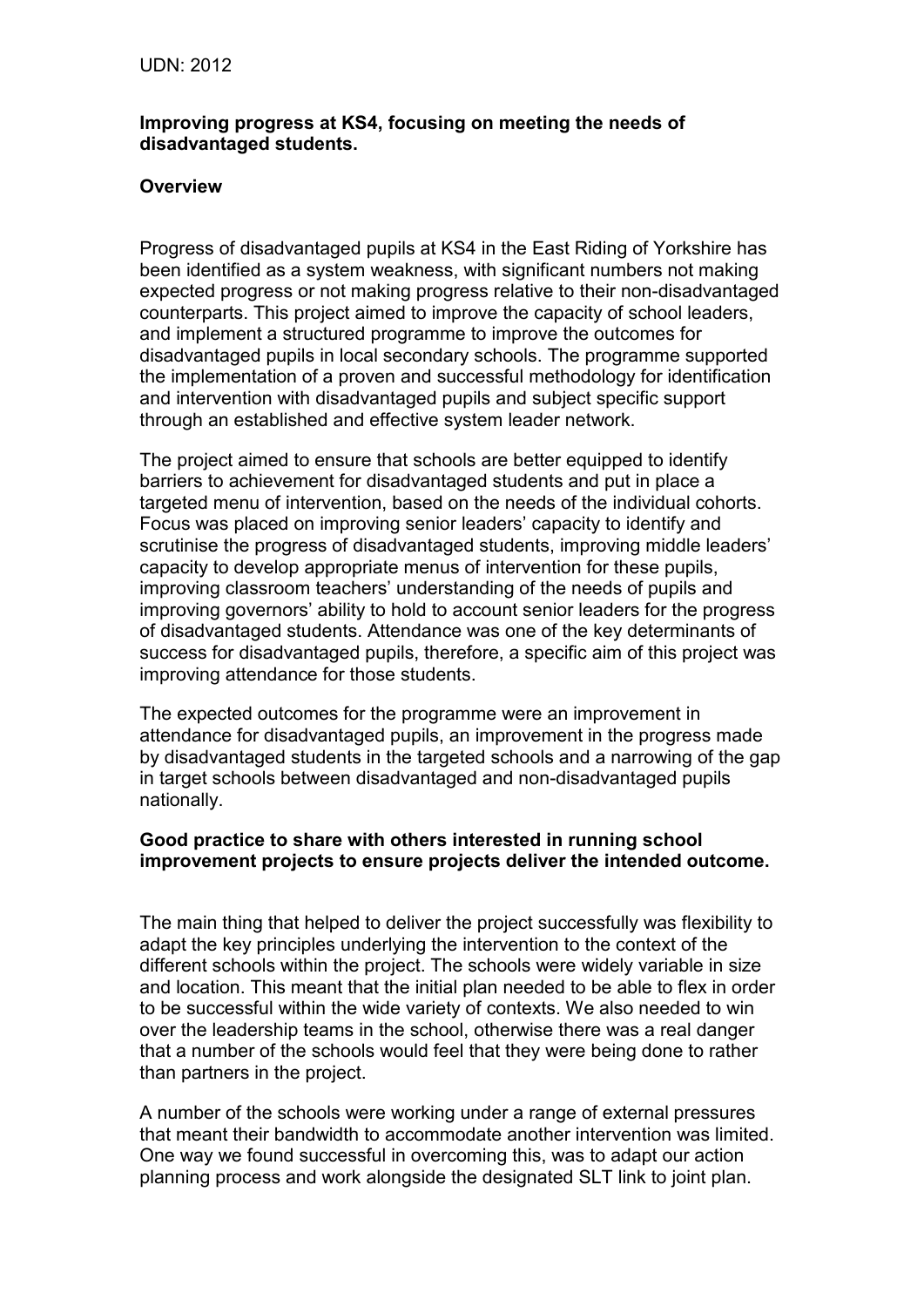This sense of involvement in the process was really important for these schools. We also had a central methodology in the delivery that we found it was really important to keep returning to. Each strand of disadvantaged student experience linked back to it and we always brought the conversation back to the central point - how does this link to the tiers structure?

# **What the project may do differently in the future.**

We would look for a stronger element of external QA at more points in the process. The QA element was useful in identifying where schools needed to work on key parts of their delivery - the middle leader understanding of key elements of the planning process for example. This spotlight from an external agency was helpful at a number of points and we will seek to build this in at an earlier point in future projects; we would also involve project schools in the initial planning process.

As mentioned above, getting enthusiastic buy in from schools was not easy and making them feel involved was crucial to making headway in the project; we would look to not add a large amount of additional testing and administration for the schools as the amount it added to workload was not worth the results it potentially gave us.

We would also look to provide a wider variety of school improvement strategies - we were focused too heavily initially on SLE-led delivery and this was not always appropriate, as externally provided CPD sometimes was more useful for members of staff in the project schools.

# **Sustainability measures taken by the project to ensure improvements are sustained beyond the funding period.**

We have provided additional support for schools moving forward to pay for the role of PP Champions in schools. This role has proven to be a crucial one in helping schools to build relationships with the students and families of disadvantaged pupils. Each of the schools within the project have now got a sustainable role of PP champion that will run for at least another academic year - providing consistency in the level of support that each school is able to offer to the disadvantaged students on roll.

Our project has always been predominantly training and support based - this means that the existing leadership team in each school understands the tiered process that underpins the project and is able to hold staff accountable through these measures. We trained middle leaders also and they have a good idea how to plan and run intervention sessions that are aimed at the needs of PP cohorts. Governor training was also a key part of the project and through this, governors are able to hold school leadership to account for the performance of disadvantaged students in a much more focused manner than was the case previously.

We have also worked closely with the Local Authority in the monitoring of the project and this has given them a clear sense of how the project and strategy